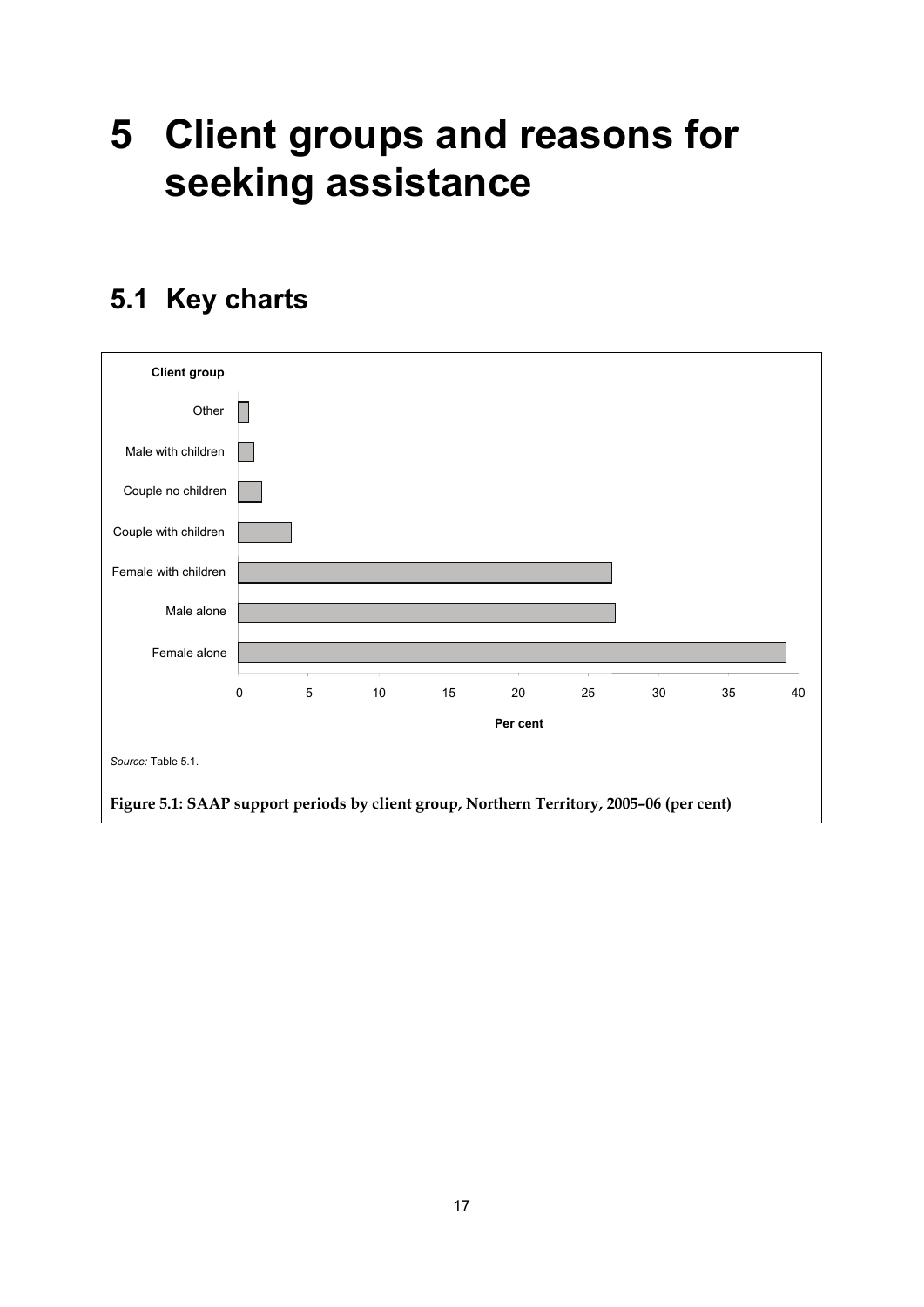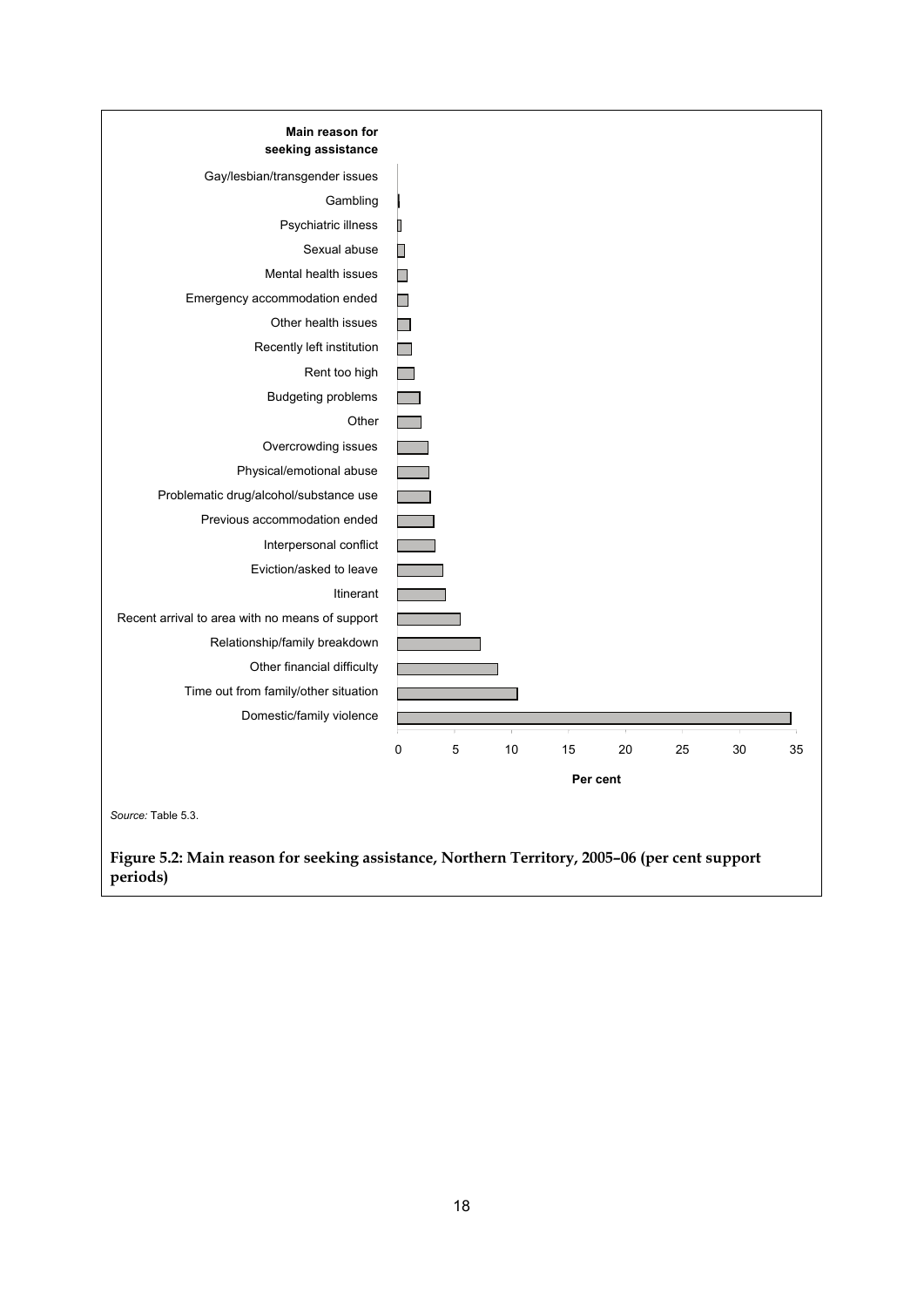## **5.2 Tables**

|  |  | Table 5.1: SAAP support periods: region by client group, Northern Territory, 2005-06 (per cent) |
|--|--|-------------------------------------------------------------------------------------------------|
|  |  |                                                                                                 |

|                | Male  |                 | Couple<br>no<br>children | Couple<br>with<br>children | Male<br>with<br>children | Female<br>with<br>children | Other | Total         | Total         |               |
|----------------|-------|-----------------|--------------------------|----------------------------|--------------------------|----------------------------|-------|---------------|---------------|---------------|
| Region         | alone | Female<br>alone |                          |                            |                          |                            |       |               | %             | Number        |
| North          | 34.5  | 33.8            | 2.0                      | 3.9                        | 1.3                      | 23.6                       | 1.0   | 100.0         | 73.2          | 2,850         |
| South          | 6.2   | 53.6            | 0.9                      | 3.5                        | 0.5                      | 35.3                       |       | 100.0         | 26.8          | 1,050         |
| Total (%)      | 26.9  | 39.1            | 1.7                      | 3.8                        | 1.1                      | 26.7                       | 0.7   | 100.0         | 100.0         | $\sim$ $\sim$ |
| Total (number) | 1,050 | 1,500           | 50                       | 150                        | 50                       | 1,050                      | 50    | $\sim$ $\sim$ | $\sim$ $\sim$ | 3,850         |

*Notes* 

1. Number excluded due to errors and omissions (unweighted): 141.

2. Figures are unweighted and have not been adjusted for agency non-participation and/or client non-consent.

*Source:* SAAP Administrative Data and Client Collections.

## **Table 5.2: SAAP support periods: client group by primary target group of agency, Northern Territory, 2005–06 (per cent)**

|                        |                 | Single      | Single        |                 | Women          | Cross-<br>target/    | Total                |                      |
|------------------------|-----------------|-------------|---------------|-----------------|----------------|----------------------|----------------------|----------------------|
| <b>Client group</b>    | Young<br>people | men<br>only | women<br>only | <b>Families</b> | escaping<br>DV | multiple/<br>general | %                    | <b>Number</b>        |
| Male alone, under 25   | 34.5            | 13.5        |               |                 |                | 3.8                  | 9.3                  | 400                  |
| Male alone, 25+        | 1.3             | 85.8        |               | 4.0             |                | 30.4                 | 18.4                 | 750                  |
| Female alone, under 25 | 42.1            |             | 18.8          | —               | 12.5           | 4.1                  | 14.7                 | 600                  |
| Female alone, 25+      | 2.5             |             | 80.0          | 3.8             | 36.8           | 18.9                 | 23.4                 | 950                  |
| Couple no children     | 3.3             |             |               | 4.4             |                | 3.9                  | 1.7                  | 50                   |
| Couple with children   | 4.8             |             |               | 31.7            | 0.4            | 6.1                  | 3.8                  | 150                  |
| Male with children     | 1.3             |             |               | 8.7             |                | 2.6                  | 1.2                  | 50                   |
| Female with children   | 10.2            |             | 1.2           | 46.1            | 50.2           | 30.2                 | 27.4                 | 1,100                |
| Other                  |                 |             |               |                 |                |                      | 0.1                  | $25$                 |
| Total                  | 100.0           | 100.0       | 100.0         | 100.0           | 100.0          | 100.0                | 100.0                | $\ddot{\phantom{1}}$ |
| Total (row %)          | 19.2            | 13.8        | 8.0           | 4.8             | 34.0           | 20.2                 | 100.0                | $\sim$ $\sim$        |
| Total (number)         | 800             | 550         | 350           | 200             | 1,400          | 850                  | $\ddot{\phantom{1}}$ | 4,100                |

*Notes* 

1. Number excluded due to errors and omissions (weighted): 200.

2. To ensure confidentiality some cells in this table have been removed. While these cases are not presented separately, they are included in the total.

3. Figures have been weighted to adjust for agency non-participation and client non-consent.

*Sources:* SAAP Client and Administrative Data Collections.